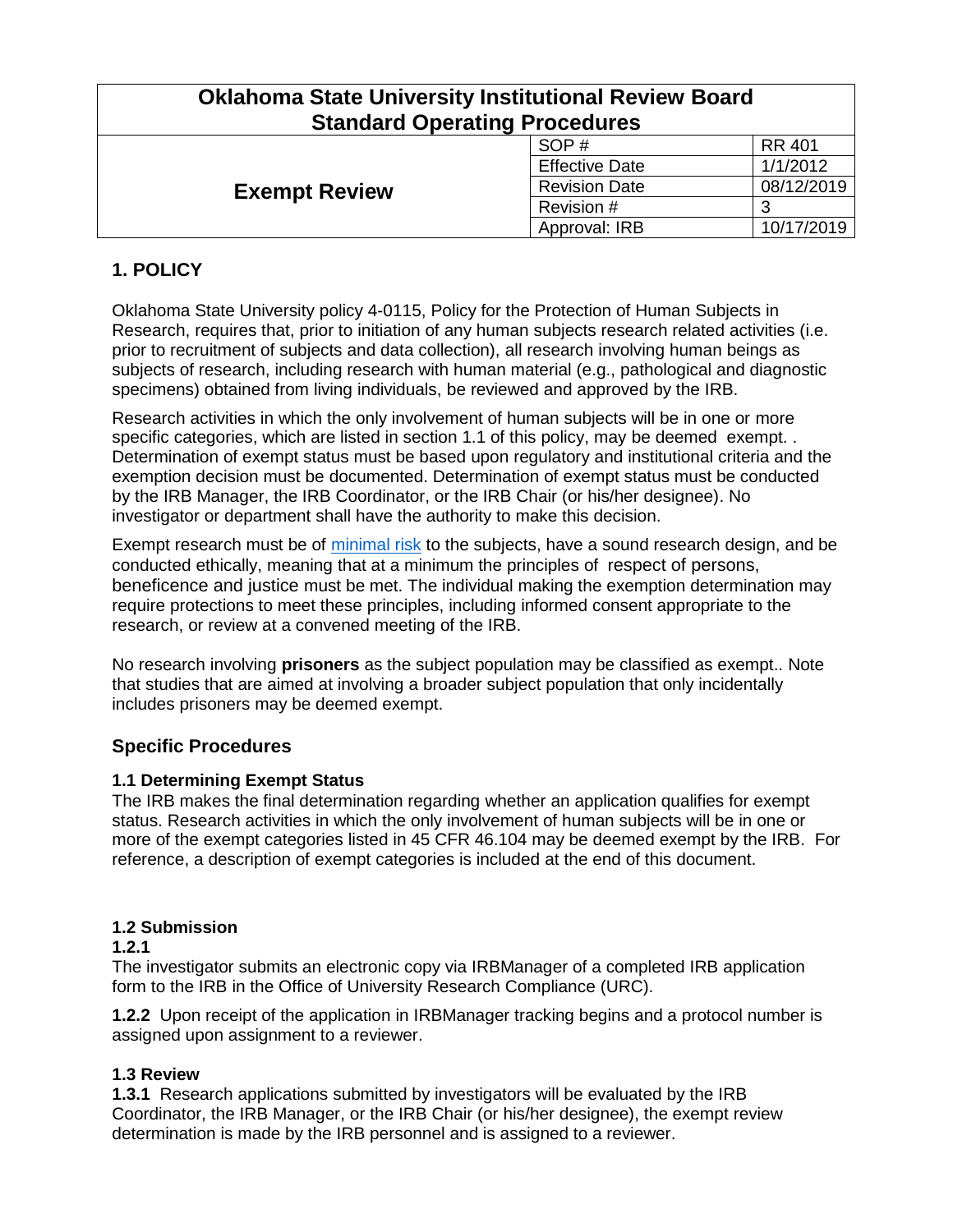**1.3.2** If the reviewer feels that the protocol does not meet the criteria for exemption, the review level will be changed and the application will be processed at that level.

**1.3.3** IRB members assigned as reviewers of exempt protocols are responsible for notifying the OSU IRB staff if they are not able or available to conduct the review and of any conflict of interest she/he may have in regards to the assigned review.

**1.3.4** The reviewer makes one of the following determinations or recommendations by completing the IRB Review form:

- i. **Approved:** The research procedures and associated documents meet the criteria for exempt determination with no further revision needed.
- ii. **Approved with Conditions:** The research procedures and associated documents meet the criteria for exempt determination with no further revision needed. However, final approval is contingent upon receiving external documentation as specified (i.e., school permissions, other committee approvals, second IRB approval documentation, etc.).
- iii. **Pending Revision:** Minor revisions that do not involve substantive issues must be made before the research can be approved. The investigator must submit the revisions for review.
- iv. **Designated for expedited review or full board review:** The reviewer determines that the application should be reviewed at a convened meeting of the IRB or *via* expedited review.
- v. Not research involving human subjects: The proposed activity does not meeting the federal definition of research involving human subjects per 45 CFR 46.

**1.3.5** When an application is placed in pending revision status, the approval status and any suggested revisions will be communicated in IRBManager.

**1.3.6** Investigators are responsible for submitting any requested revisions. The IRB Manager or IRB Coordinator reviews the response to the request for revisions to determine if the investigator's response is appropriate. If the response is deemed appropriate, the protocol is approved in IRBManager.

**1.3.7** If the IRB Manager or IRB Coordinator determines that the revisions are inappropriate or insufficient, the investigator will be asked to make further revisions. This review and revision process will continue until the application is approved or reassigned to a different review level (e.g., expedited or full board).

**1.3.8** When an application is approved with conditions, the IRB office will generate a "conditionally approved" letter that will be sent to the investigator stipulating the documents that are needed prior to final approval. Upon receipt of the requested documentation, an exempt determination letter will be issued as described in 1.3.9.

**1.3.9** When an application is approved, the IRB office will generate the exempt determination letter, along with all recruiting, consent and debriefing documents with the IRB approval stamp affixed with the date of IRB approval. Stamped recruitment, consent documents, etc. will be found in the attached documents of the study in the electronic system, IRBManager. **1.3.10** A report of all exempt determinations made since the previously convened meeting of the IRB will be posted to the IRB members' secure website prior to the next convened meeting of the IRB. The report will also contain lists of applications approved under expedited review procedures and continuing review procedures, as well as those applications for which modifications were approved since the previously convened meeting of the IRB.

**1.3.11** The Institutional Official (IO) will be informed of IRB actions.

# **1.4 Approval Period**

**1.4.1** Applications deemed exempt do not need annual review.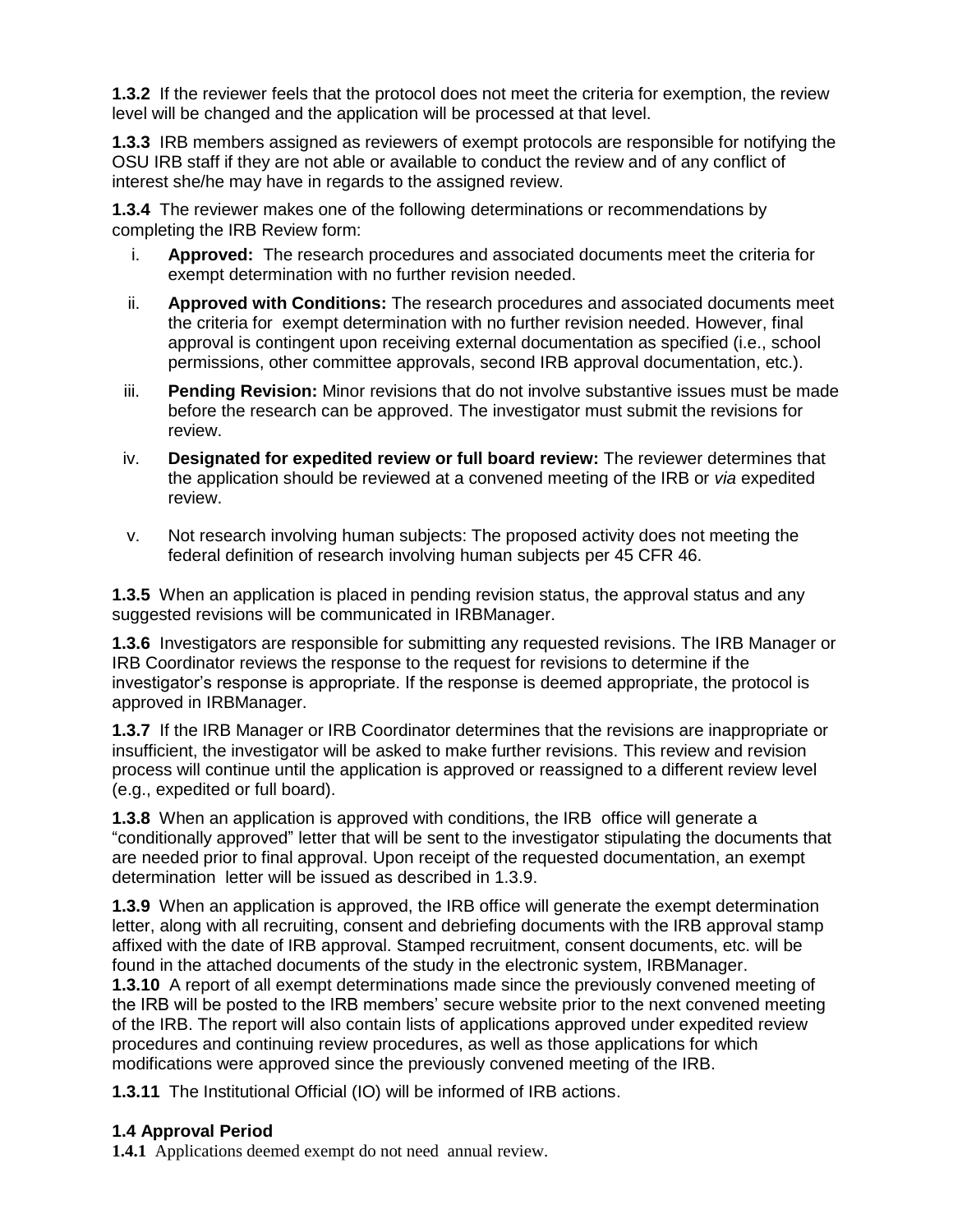### **1.5 Modifications to Exempt Studies**

Modifications that increase risk to subjects must be submitted via IRBManager to the IRB for review. Researchers can make *minor* changes to an exempt study without notifying the IRB. Minor changes are changes that do not increase risk to subjects. [Examples of minor changes](https://irb.ucsf.edu/modification) that do not [require submission](https://irb.ucsf.edu/modification) to the IRB:

- Editorial or administrative revisions to consent documents or other study documents
- Adding non-sensitive questions to a survey or interview or revising current questions in a way that does NOT increase risk to participants
- Adding sensitive questions to a survey if no direct or indirect subject identifiers are collected
- Adding a new [recruitment material](https://irb.ucsf.edu/advertising-and-recruitment-letter-guidelines) that follows IRB guidelines
- Increasing or decreasing the number of subjects, unless you are adding a new subject population
- Study team/personnel changes (except a change in PI)

### **1.6 Notification of the IRB**

 IRB applications that undergo exempt review are documented and a list is made available to all members *via* IRBManager and presented to the Board at the next convened meeting.

**1.7 Exempt studies approved prior to January 21, 2019** (date of implementation of the Revised Common Rule)

 Studies that received an exempt determination prior to the implementation of the Revised Common Rule are "grandfathered in" under the previous regulations. No action is required on the part of the investigator.

#### **2. Applicable Regulations and Guidelines**

 45 CFR 46 subpart A OSU Policy 4-0115, Policy for the Protection of Human Subjects in Research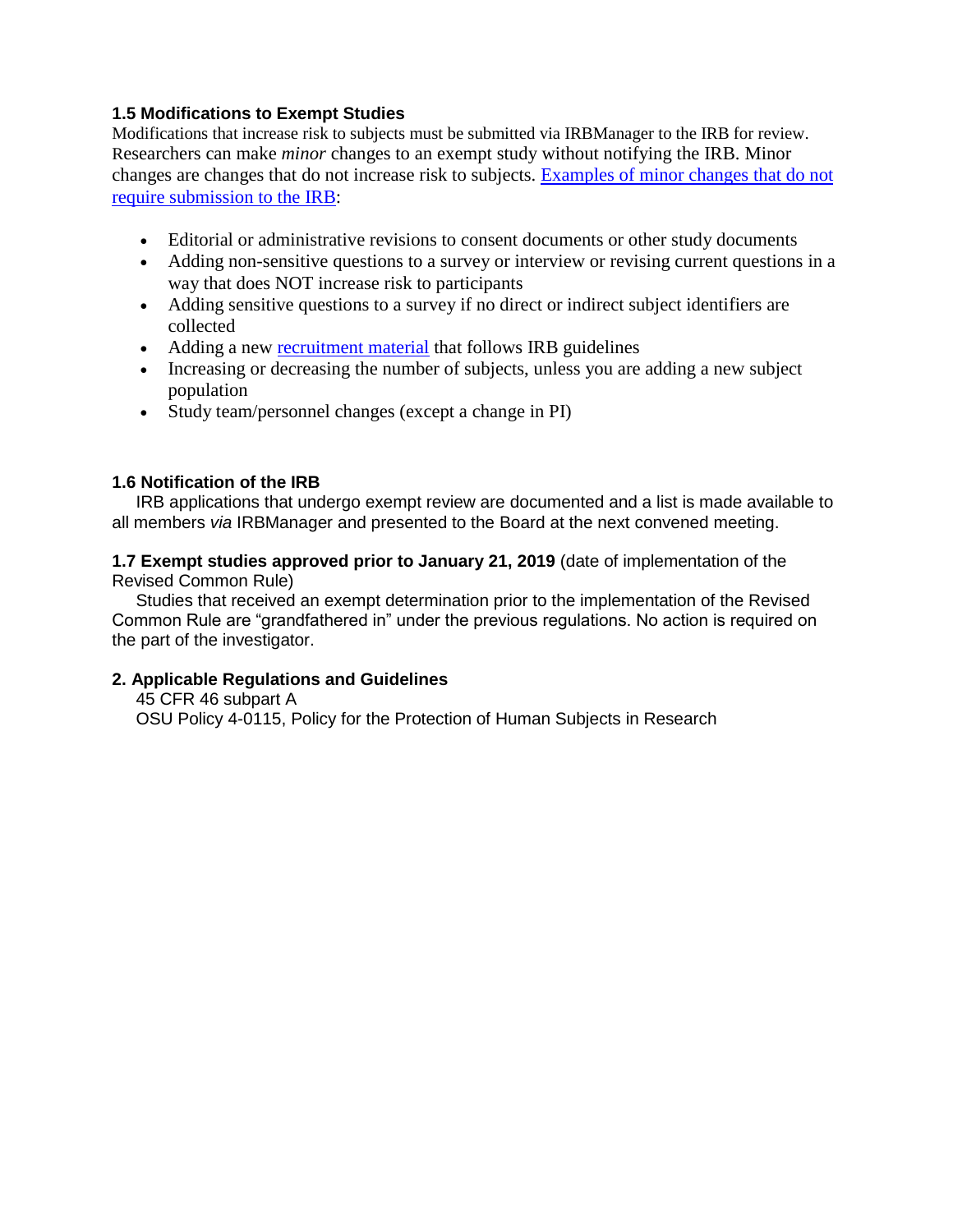### **Exempt Categories from 45 CFR 46.104**

**1.** Research conducted in established or commonly accepted educational settings, that specifically involves normal educational practices that are not likely to adversely impact students' opportunity to learn required educational content or the assessment of educators who provide instruction. This includes most research on regular and special education instructional strategies, and research on the effectiveness of or the comparison among instructional techniques, curricula, or classroom management methods.

*Note: This category may be applied to research involving children. However, this category does not apply to Food and Drug Administration (FDA) regulated research.*

**2** Research that only includes interactions involving educational tests (cognitive, diagnostic, aptitude, achievement), survey procedures, interview procedures, or observation of public behavior (including visual or auditory recording) if at least one of the following criteria is met:

- i. The information obtained is recorded by the investigator in such a manner that the identity of the human subjects cannot readily be ascertained, directly or through identifiers linked to the subjects;
- ii. Any disclosure of the human subjects' responses outside the research would not reasonably place the subjects at risk of criminal or civil liability or be damaging to the subjects' financial standing, employability, educational advancement, or reputation; or
- iii. The information obtained is recorded by the investigator in such a manner that the identity of the human subjects can readily be ascertained, directly or through identifiers linked to the subjects, and an IRB conducts a limited IRB review to make the determination required by 45 CFR 46.111(a)(7).

*Note: Research activities which qualify for (i) and (ii) involving children that qualify for exempt status in this category are those involving educational tests and observation of public behavior where the investigator does not participate in the activity being observed; surveys and/or interviews involving minors do not qualify for this exemption. Paragraph (iii) of this section may not be applied to children as participants.* 

**3** Research involving benign behavioral interventions in conjunction with the collection of information from an adult subject through verbal or written responses (including data entry) or audiovisual recording if the subject prospectively agrees to the intervention and information collection and at least one of the following criteria is met:

- i. The information obtained is recorded by the investigator in such a manner that the identity of the human subjects cannot readily be ascertained, directly or through identifiers linked to the subjects;
- ii. Any disclosure of the human subjects' responses outside the research would not reasonably place the subjects at risk of criminal or civil liability or be damaging to the subjects' financial standing, employability, educational advancement, or reputation; or
- iii. The information obtained is recorded by the investigator in such a manner that the identity of the human subjects can readily be ascertained, directly or through identifiers linked to the subjects, and an IRB conducts a limited IRB review to make the determination required by 45 CFR 46.111(a)(7).

 For the purpose of this provision, benign behavioral interventions are brief in duration, harmless, painless, not physically invasive, not likely to have a significant adverse lasting impact on the subjects, and the investigator has no reason to think the subjects will find the interventions offensive or embarrassing. Provided all such criteria are met, examples of such benign behavioral interventions would include having the subjects play an online game, having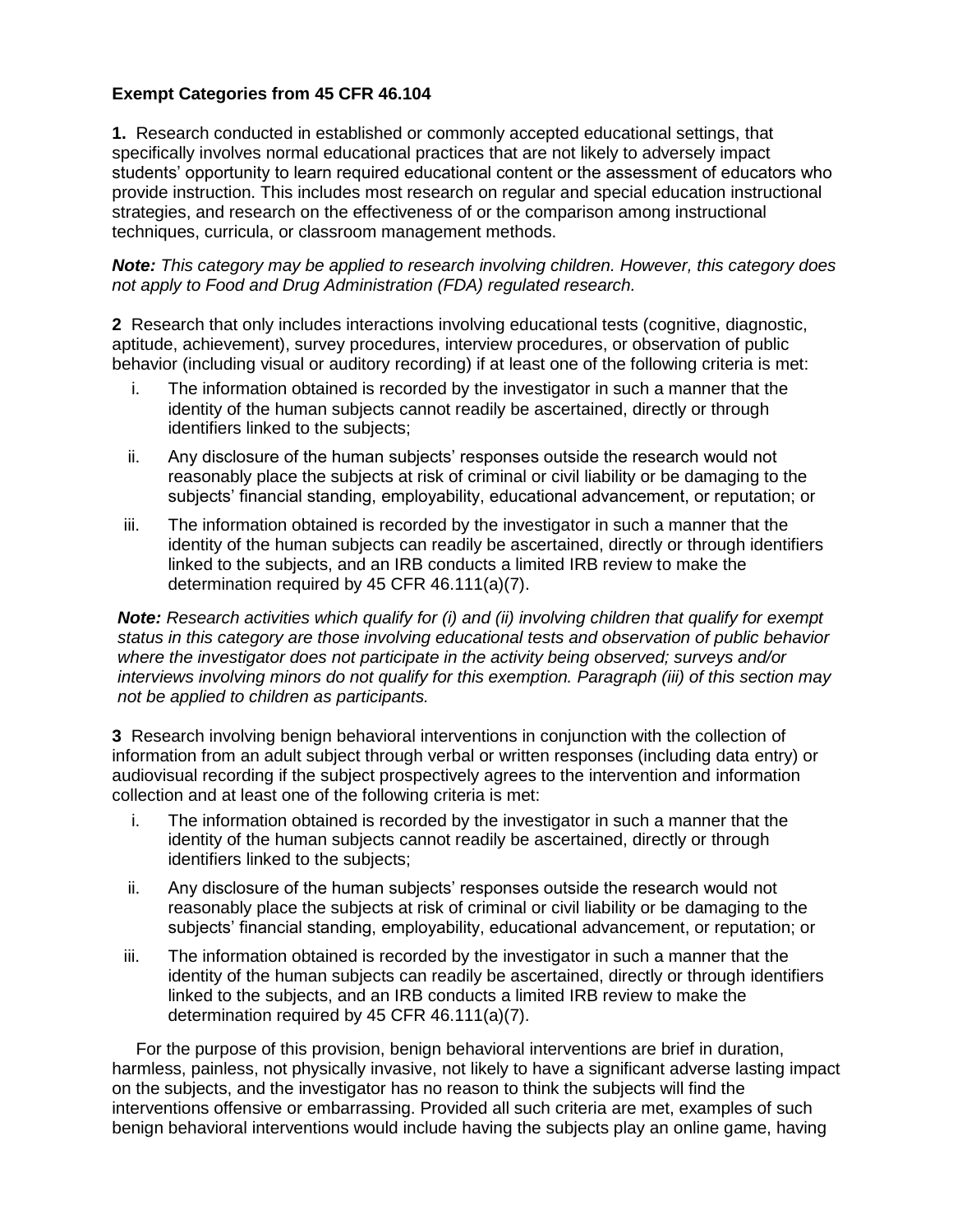them solve puzzles under various noise conditions, or having them decide how to allocate a nominal amount of received cash between themselves and someone else.

 If the research involves deceiving the subjects regarding the nature or purposes of the research, this exemption is not applicable unless the subject authorizes the deception through a prospective agreement to participate in research in circumstances in which the subject is informed that he or she will be unaware of or misled regarding the nature or purposes of the research.

Research involving minors is not eligible for this category of exemption.

**4** Secondary research for which consent is not required: Secondary research uses of identifiable private information or identifiable biospecimens, if at least one of the following criteria is met:

- i. The identifiable private information or identifiable biospecimens are publicly available;
- ii. Information, which may include information about biospecimens, is recorded by the investigator in such a manner that the identity of the human subjects cannot readily be ascertained directly or through identifiers linked to the subjects, the investigator does not contact the subjects, and the investigator will not re-identify subjects;
- iii. The research involves only information collection and analysis involving the investigator's use of identifiable health information when that use is regulated under 45 CFR parts 160 and 164, subparts A and E, for the purposes of "health care operations" or "research" as those terms are defined at 45 CFR 164.501 or for "public health activities and purposes" as described under 45 CFR 164.512(b); or
- iv. The research is conducted by, or on behalf of, a Federal department or agency using government-generated or government-collected information obtained for nonresearch activities, if the research generates identifiable private information that is or will be maintained on information technology that is subject to and in compliance with section 208(b) of the E-Government Act of 2002, 44 U.S.C. 3501 note, if all of the identifiable private information collected, used, or generated as part of the activity will be maintained in systems of records subject to the Privacy Act of 1974, 5 U.S.C. 552a, and, if applicable, the information used in the research was collected subject to the Paperwork Reduction Act of 1995, 44 U.S.C. 3501 et seq.

*Note: This category may be applied to research involving children however, this fourth criteria is unlikely to be used. Please contact the IRB office if you feel that this category is applicable to your study. Also, this category may not be applied to research involving primary collection from subjects; collection must be performed for a non-related purpose. Collection can be either prospective or retrospective.* 

**5** Research and demonstration projects that are conducted or supported by a Federal department or agency, or otherwise subject to the approval of department or agency heads (or the approval of the heads of bureaus or other subordinate agencies that have been delegated authority to conduct the research and demonstration projects), and that are designed to study, evaluate, improve, or otherwise examine public benefit or service programs, including procedures for obtaining benefits or services under those programs, possible changes in or alternatives to those programs or procedures, or possible changes in methods or levels of payment for benefits or services under those programs. Such projects include, but are not limited to, internal studies by Federal employees, and studies under contracts or consulting arrangements, cooperative agreements, or grants. Exempt projects also include waivers of otherwise mandatory requirements using authorities such as sections 1115 and 1115A of the Social Security Act, as amended.

i. Each Federal department or agency conducting or supporting the research and demonstration projects must establish, on a publicly accessible Federal website or in